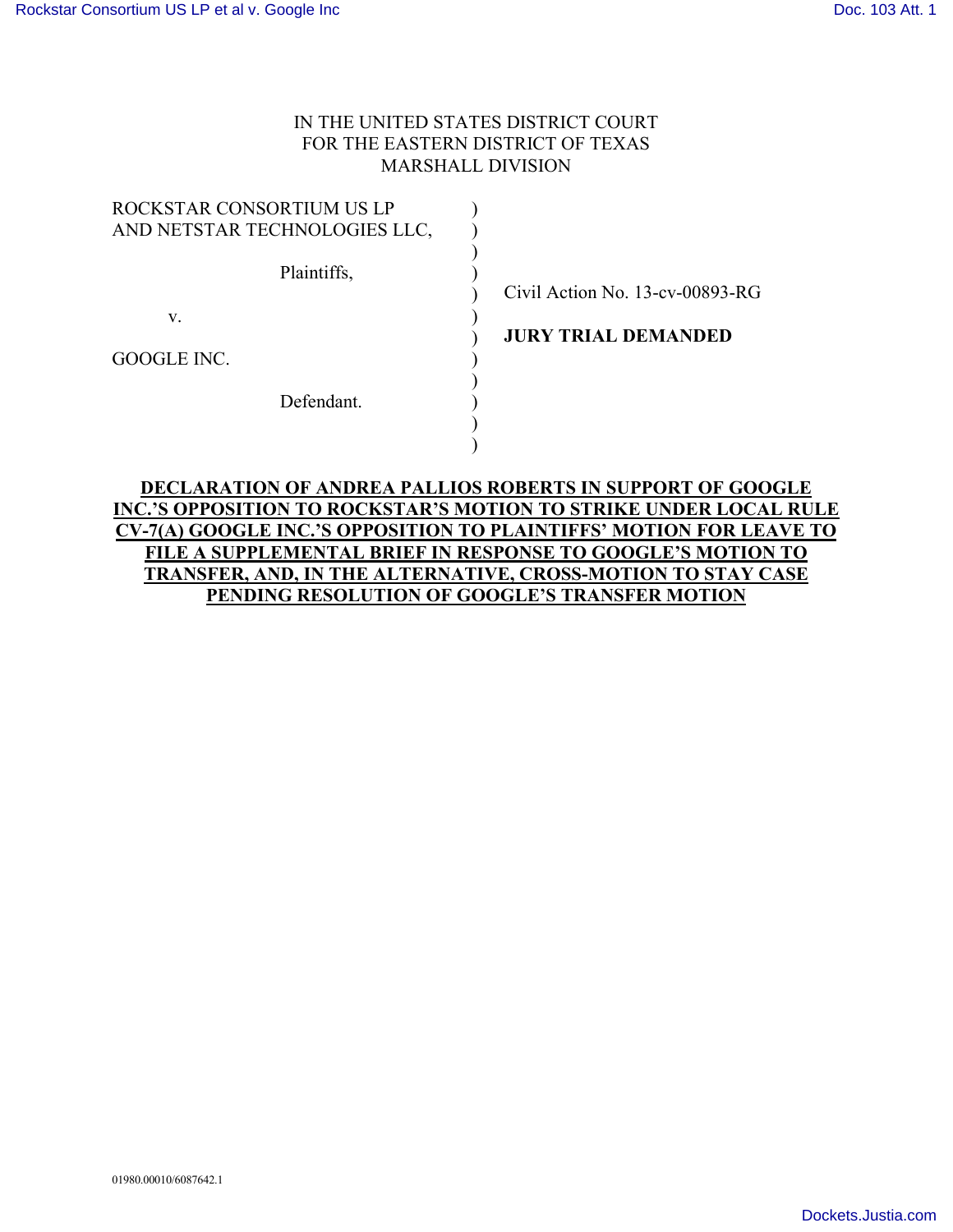I, Andrea Pallios Roberts, declare as follows:

1. I am an attorney at the law firm of Quinn Emanuel Urquhart & Sullivan, LLP, counsel for Defendant Google Inc. ("Google") in this matter. I have personal knowledge of the facts stated herein and if called to testify could and would competently testify thereto.

2. On June 20, 2014, the parties met and conferred regarding Rockstar's request for leave to file a supplemental brief regarding Google's Motion to Change Venue ("Transfer Motion"). David A. Perlson and I participated in the meet and confer on behalf of Google. Amanda Bonn and Jeff Rambin participated on behalf of Rockstar. During that meet and confer, Google's counsel explained to Rockstar's counsel that Google is concerned that Rockstar's requested relief would delay resolution of the pending Transfer Motion. Google's counsel asked Rockstar's counsel if Rockstar would agree to stay the litigation pending resolution of the Transfer Motion to alleviate the prejudice to Google. Rockstar did not agree.

3. Given Google's concerns regarding further delaying resolution of the January 10 Transfer Motion, on the morning of June 24, I emailed Rockstar's counsel to inform Rockstar that Google intended to file its opposition to Rockstar's motion that day and that its opposition would include an alternative request for relief of staying the litigation pending resolution of the Transfer Motion, which Google understood, based on the June 20 meet and confer, Rockstar opposed. In my email, I asked if Rockstar would agree to an expedited briefing schedule.

4. Rockstar responded to Google's request in my email by claiming that it was "the first time" it had heard of Google's intent to seek a stay from the Court, and that the parties had not met and conferred on the issue. Although Google disagreed, I offered to meet and confer again that day so that Google could file its briefs that day. Rockstar's counsel stated that it was not available to meet and confer until the following day.